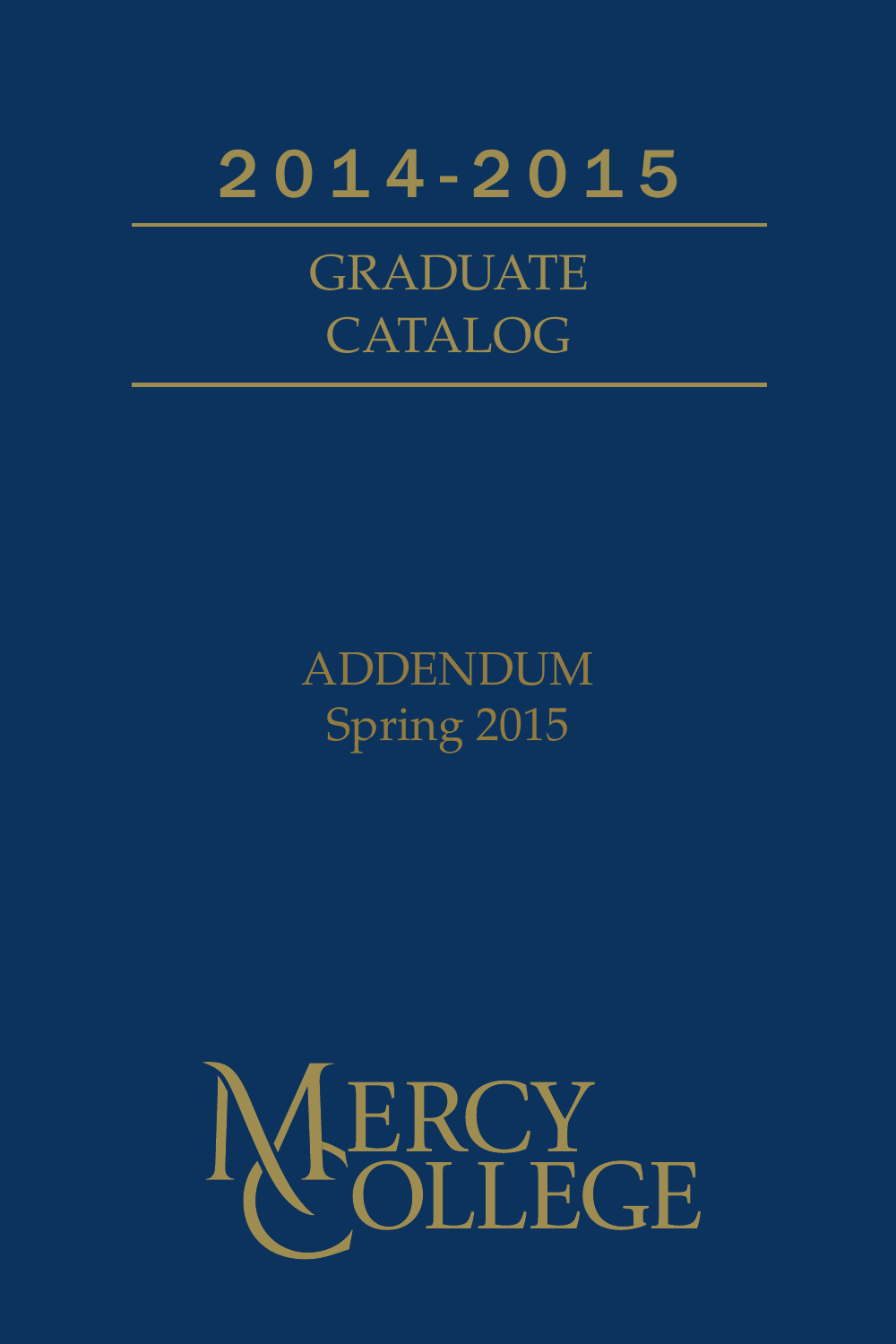

The current Mercy College Catalog covers the 2014-2015 academic year. This addendum is intended to supplement the 2014-2015 catalog and should be used along with it. Students are encouraged to speak with a PACT/OSS/COP mentor regarding these changes and how they may impact the intended program of study. All information in this addendum is effective spring 2015 unless otherwise noted.

While every effort has been made to ensure the accuracy of the information in this catalog at printing, Mercy College reserves the right to alter its degree requirements, regulations, procedures, and course offerings. The most up-to-date information can be found in the online catalog, available on Mercy Connect.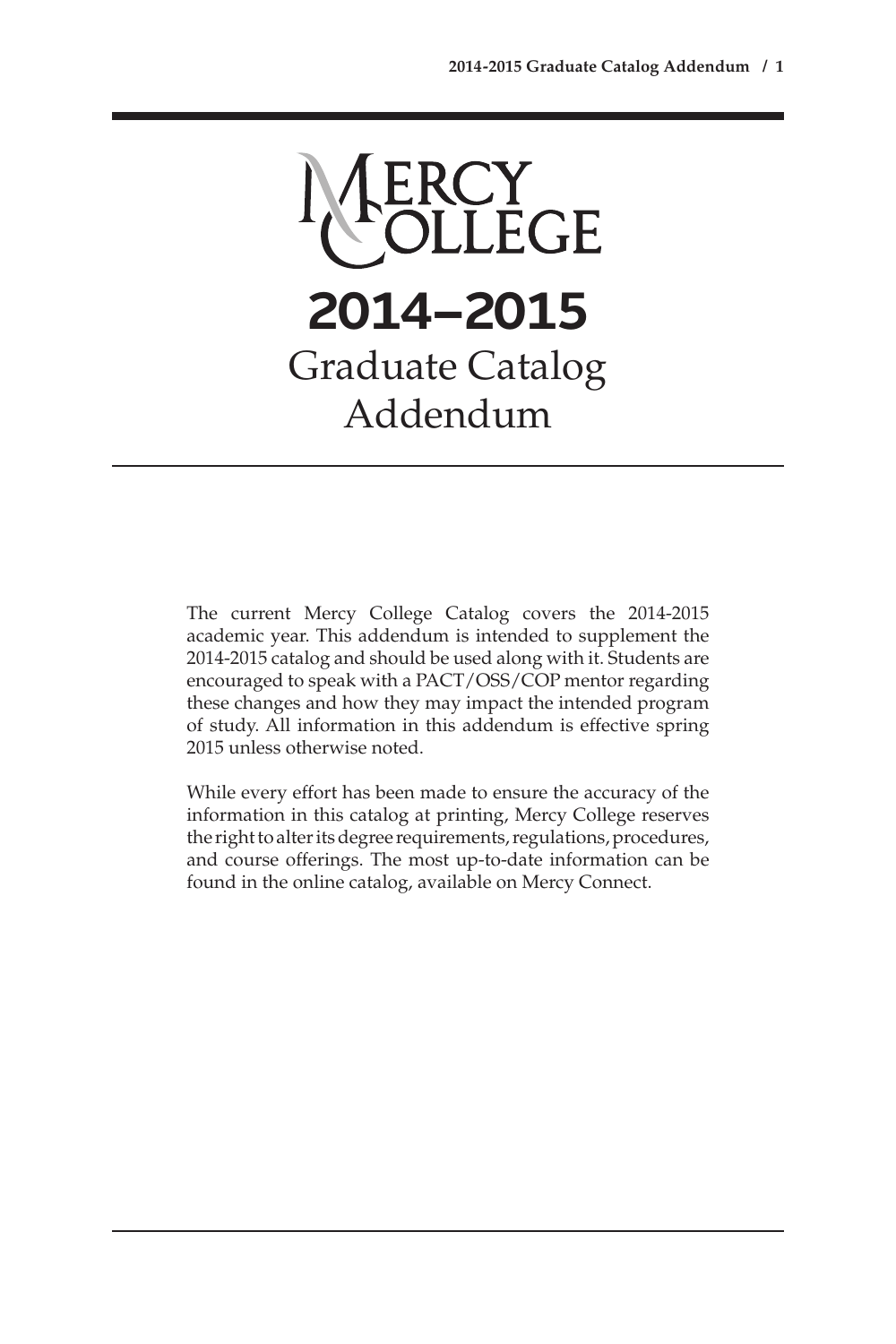#### **2 / 2014-2015 Graduate Catalog Addendum**

Changes to text in the 2014-2015 catalog are indicated in this addendum by a strikethrough where text has been deleted or a bold underline where text has been added.

# **CHANGES IN THE SCHOOL OF BUSINESS**

## **(Page 12) Change to SPECIALIZATION MGMT 465 Entrepreneurship**

# **CHANGES IN THE SCHOOL OF LIBERAL ARTS**

## **(Page 186) Changes to Course Distribution Requirements**

Candidates for the Master of Arts in English Literature will be required to follow the following guidelines:

Candidates for the Master of Arts in English Literature will be required to follow the following guidelines:

| One course, Writing and Literary Forms Group [ENGL 505-510, 517]. . 3 credits |
|-------------------------------------------------------------------------------|
|                                                                               |
|                                                                               |
| One additional course, Literature Group 1 or 2 [ENGL 521-560]  3 credits      |
|                                                                               |
|                                                                               |
|                                                                               |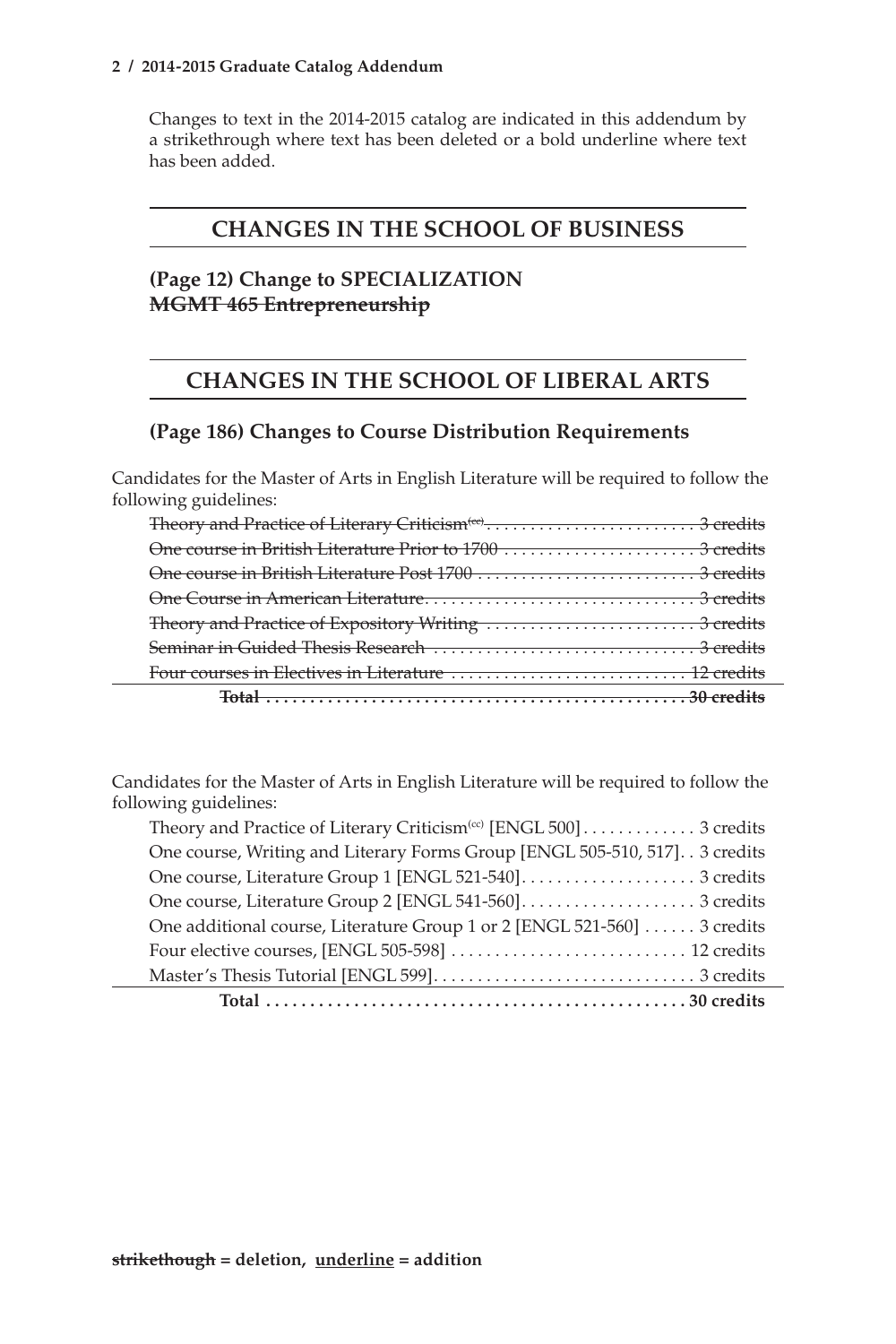## **(Pages 189-190) Changes to Course Numbers**

## **English Literature**

ENGL 501 521 Themes and Genres of Medieval Literature

ENGL 502 522 Humanism in Renaissance Texts

ENGL 503 524 Reason and Imagination

ENGL 504 526 Modernism

ENGL 511 541 Search for Identity in American Literature

ENGL 512 542 Classics of African American Literature

ENGL 516 599 Master's Thesis Tutorial

### **New Courses**

#### **ENGL 517 Advanced Creative Writing**

The course will work to develop each student's creative writing ability through a close study of various writing forms, styles, and techniques, matched with assignments and workshops which encourage students to further develop their own creative writing informed by such literary study. The emphasis of the course will shift depending on the expertise of the instructor running it, but each class will involve attention to poetic and narrative forms, among others. 3 credits.

#### **ENGL 523 Tragedy**

This course will explore the history and theory of tragedy as both dramatic genre and philosophical motif. Beginning with its origins in ancient Greek ritual, the course traces a history of the genre to the present, with emphasis on the classical and English literary traditions. The course will consider such elements as: the relationship between tragedy and the tragic; the role tragedy plays in the histories of Western drama and ideas; ways in which tragedy is distinct from other dramatic genres, such as comedy and melodrama; the essential elements of tragedy; comparisons between Classical and Elizabethan tragedy; and the possibility of modern tragedy. 3 credits.

#### **ENGL 525 The Victorian Age in Literature**

This course explores literature from the Victorian age, with attention to the wider context of the Victorian culture and society from which these works emerged. Works studied might include those of Charles Dickens, Charlotte and Emily Brontë, George Eliot, Thomas Hardy, Anthony Trollope, Elizabeth Gaskell, Alfred Tennyson, Robert Browning, and Oscar Wilde, among others. 3 credits.

#### **ENGL 540 Topics in British Literature**